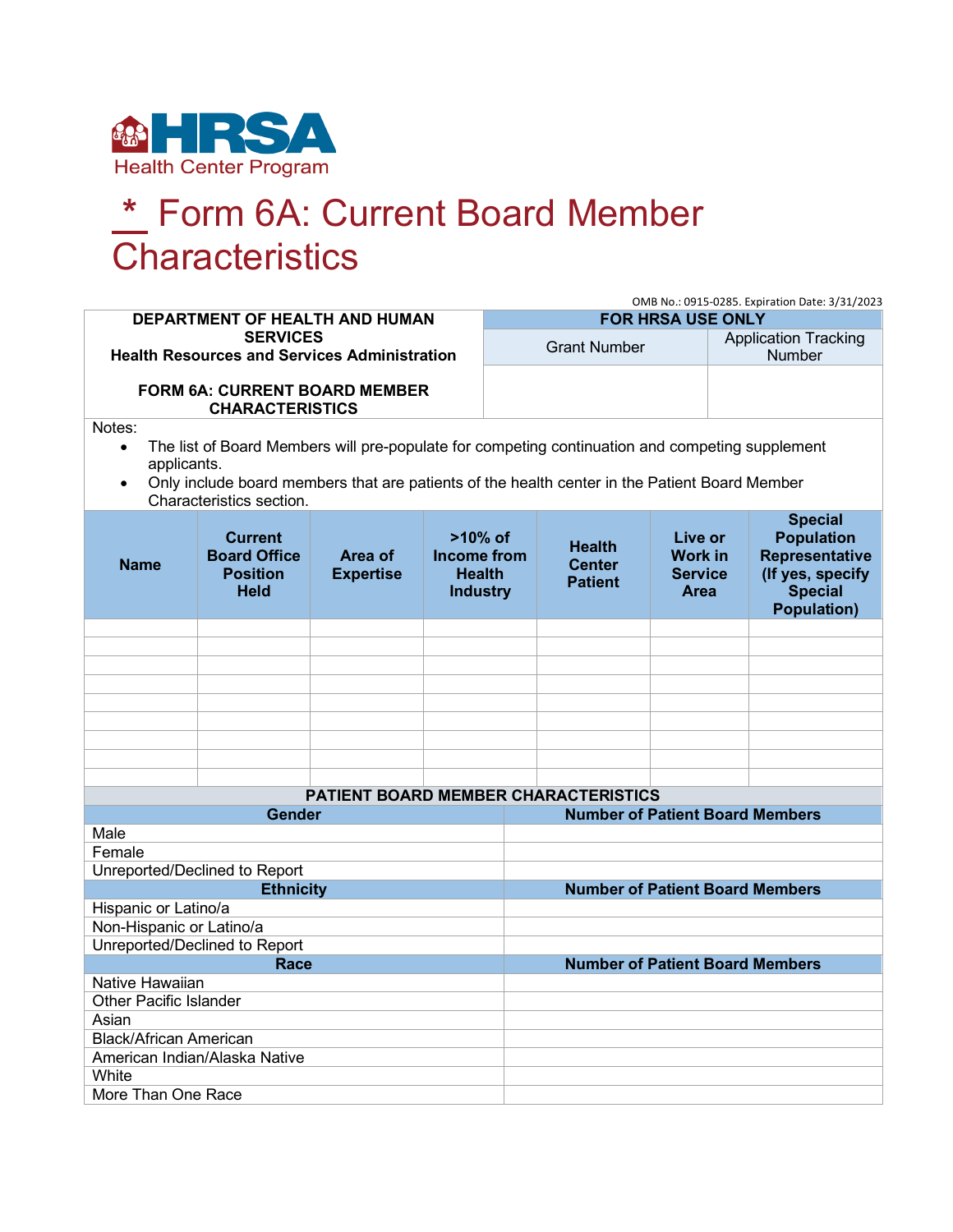| Unreported/Declined to Report                                                                                             |           |     |  |  |  |  |  |
|---------------------------------------------------------------------------------------------------------------------------|-----------|-----|--|--|--|--|--|
| Note: This section is ONLY required if you selected Public (non-Tribal or Urban Indian) as the Business Entity on         |           |     |  |  |  |  |  |
| Form 1A of this application. In all other cases, select N/A.                                                              |           |     |  |  |  |  |  |
| If the applicant is a public organization/center, do the board members listed above represent a co-                       |           |     |  |  |  |  |  |
| applicant board?                                                                                                          |           |     |  |  |  |  |  |
|                                                                                                                           |           |     |  |  |  |  |  |
| Yes                                                                                                                       | <b>No</b> | N/A |  |  |  |  |  |
| If yes, ensure that the co-applicant agreement is included as Attachment 6 in the Appendices form of this<br>application. |           |     |  |  |  |  |  |

Public Burden Statement: Health centers (section 330 grant funded and Federally Qualified Health Center look-alikes) deliver comprehensive, high quality, cost-effective primary health care to patients regardless of their ability to pay. The Health Center Program application forms provide essential information to HRSA staff and objective review committee panels for application evaluation; funding recommendation and approval; designation; and monitoring. The OMB control number for this information collection is 0915-0285 and it is valid until 3/31/2023. This information collection is mandatory under the Health Center Program authorized by section 330 of the Public Health Service (PHS) Act [\(42 U.S.C. 254b\)](http://uscode.house.gov/view.xhtml?req=granuleid:USC-prelim-title42-section254b&num=0&edition=prelim). Public reporting burden for this collection of information is estimated to average 1 hour per response, including the time for reviewing instructions, searching existing data sources, and completing and reviewing the collection of information. Send comments regarding this burden estimate or any other aspect of this collection of information, including suggestions for reducing this burden, to HRSA Reports Clearance Officer, 5600 Fishers Lane, Room 14N136B, Rockville, Maryland, 20857 or [paperwork@hrsa.gov.](mailto:paperwork@hrsa.gov) 

## **Instructions**

The list of board members will pre-populate for competing continuation and competing supplement applicants. **Update pre-populated information as appropriate.**[1](#page-1-0) Public centers with co-applicant health center governing boards must list the co-applicant board members.

Complete or update the following information:

- List all current board members (minimum of 9 and maximum of 25). Do not list non-voting board members (e.g., Project Director (PD), advisory board members).
- List each board member's office held, if applicable (e.g., Chair, Treasurer) and area of expertise (e.g., finance, education, nursing).
- For non-patient board members, indicate if more than 10 percent of their annual income is from the health care industry.
- Indicate if each board member is a health center patient. For the purposes of board composition, a patient is an individual who received at least one service in the past 24 months that generated a health center visit, where both the service and the site where the service was received are within the HRSA-approved (or proposed in this application) scope of project.
- Indicate if each board member lives and/or works in the service area.
- Indicate if each board member is a representative from/for a special population (i.e., people experiencing homelessness, migratory and seasonal agricultural workers and their families, residents of public housing).

**Patient Board Member Characteristics section:** Indicate the total gender, ethnicity, and race of board members who are patients of the health center. Do **not** include board members that are not patients of the health center in this section.

## **Note:**

• Indian tribes or tribal, Indian, or urban Indian organizations are not required to complete this form, but may do so if desired.

<span id="page-1-0"></span><sup>&</sup>lt;sup>1</sup> Refer t[o Chapter 20: Board Composition](https://bphc.hrsa.gov/programrequirements/compliancemanual/chapter-20.html) of the Compliance Manual.